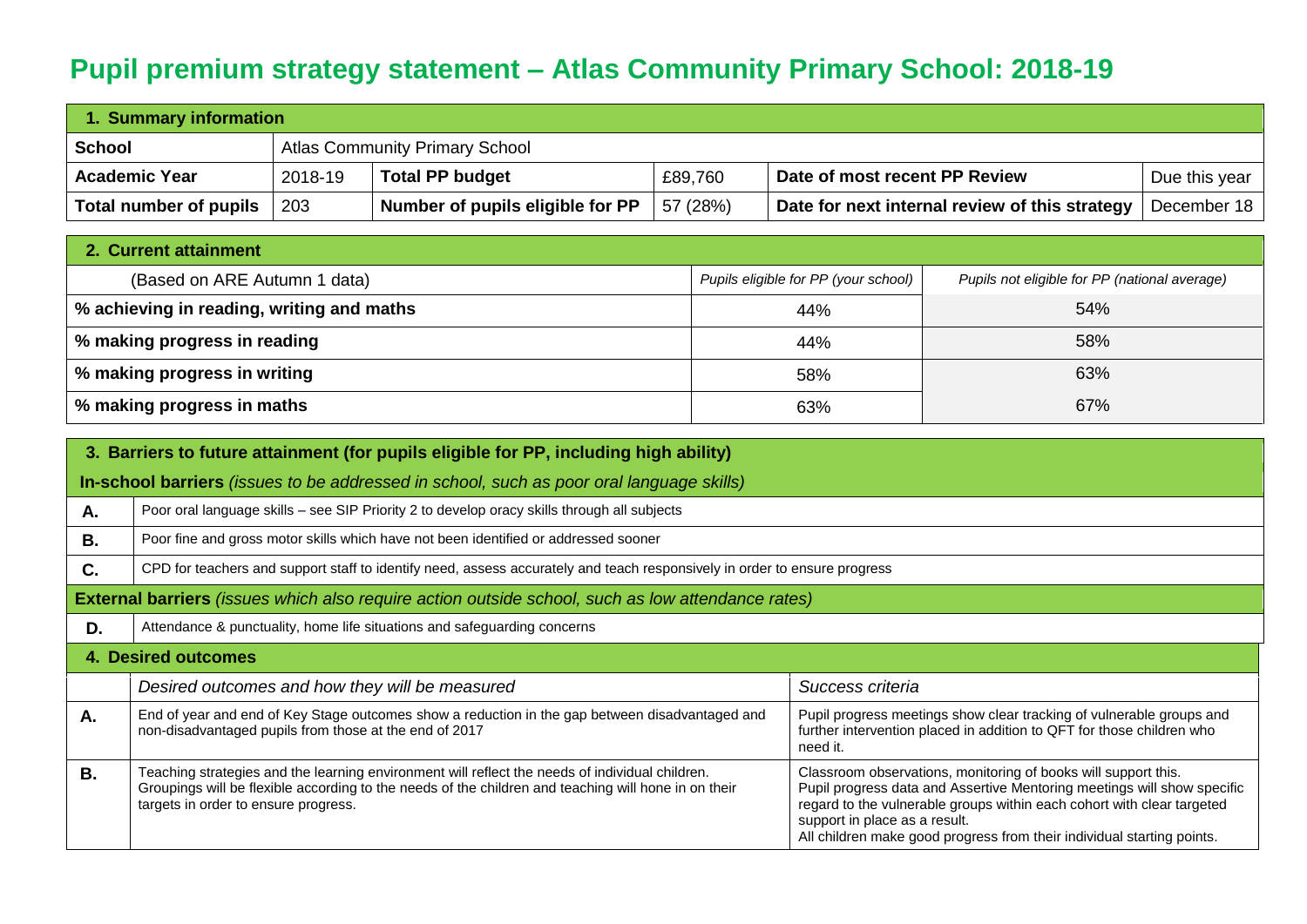| Teachers identify their own training needs and actively seek out and research ways in which they can<br>further support individual pupils in their class. They respond to the children and find ways to engage | Children further develop a love of learning – this will reflect in a reduction<br>I of low-level behaviour logs and increased engagement, leading to |
|----------------------------------------------------------------------------------------------------------------------------------------------------------------------------------------------------------------|------------------------------------------------------------------------------------------------------------------------------------------------------|
| and motivate them.                                                                                                                                                                                             | increased pupil progress.                                                                                                                            |

## **5. Planned expenditure**

**Academic year 2018-19**

The three headings below enable schools to demonstrate how they are using the pupil premium to improve classroom pedagogy, provide targeted support and support whole school strategies.

## **i. Quality of teaching for all**

| $\mathbf{r}$ waanty of teaching for an                                                                                                                                     |                                                                                                                                                                                                                                                                   |                                                                                                                                                                                                                                                                                                                                                                                                                                                                                                                                                                                                                                                                                                                          |                                                                                                                                                                                                                                                                                                                                                                                                                                                                                                                                                                                     |                   |                                                                                             |  |
|----------------------------------------------------------------------------------------------------------------------------------------------------------------------------|-------------------------------------------------------------------------------------------------------------------------------------------------------------------------------------------------------------------------------------------------------------------|--------------------------------------------------------------------------------------------------------------------------------------------------------------------------------------------------------------------------------------------------------------------------------------------------------------------------------------------------------------------------------------------------------------------------------------------------------------------------------------------------------------------------------------------------------------------------------------------------------------------------------------------------------------------------------------------------------------------------|-------------------------------------------------------------------------------------------------------------------------------------------------------------------------------------------------------------------------------------------------------------------------------------------------------------------------------------------------------------------------------------------------------------------------------------------------------------------------------------------------------------------------------------------------------------------------------------|-------------------|---------------------------------------------------------------------------------------------|--|
| <b>Desired outcome</b>                                                                                                                                                     | Chosen action /<br>approach                                                                                                                                                                                                                                       | What is the evidence and rationale<br>for this choice?                                                                                                                                                                                                                                                                                                                                                                                                                                                                                                                                                                                                                                                                   | How will you ensure it is<br>implemented well?                                                                                                                                                                                                                                                                                                                                                                                                                                                                                                                                      | <b>Staff lead</b> | When will you<br>review<br>implementation?                                                  |  |
| Teachers have a far<br>clearer view of<br>assessment for every<br>child, and can track<br>progress so that<br>teaching is targeted to<br>the individual needs of<br>pupils | Non-renewal of SPTO<br>system; replace with<br>additional training and<br>moderation sessions and<br>the implementation of<br><b>Assertive Mentoring</b><br>system for Maths and<br>English<br><b>Assertive Mentoring</b><br>package £900<br>Time from KW £10,693 | Outcomes 2018 - EY, KS1, KS2<br>In the year 2017-18 it became clear that the<br>SPTO system in school was not enabling<br>teachers to develop their own judgements<br>and skills in terms of assessing learning<br>accurately enough.<br>After researching several avenues, the<br>Assertive Mentoring system will provide<br>teachers with a child-centred approach and<br>clear starting points in order to set<br>challenging targets and track the pupils'<br>progress against these regularly. It will also<br>mean that teachers are consistently<br>measuring the progress and attainment of<br>ALL groups of children so that the gap<br>between non-disadvantaged and<br>disadvantaged pupils begins to narrow. | Implement the system alongside<br>specific training (led by KW,<br>Westbourne Primary) and ensure that<br>subject leaders are secure in their<br>understanding in order to support<br>others.<br>JS (AHT) to assume the role of<br>assessment lead in the absence of<br>BA so time spent with KW is vital.<br>KW to shadow the first round of pupil-<br>teacher target meetings to model<br>good practice.<br>PPR meetings – teachers will be able<br>to discuss planned strategies and<br>progress for groups so far alongside a<br>wider range of evidence<br>Pupil progress data | LS, JS            | December 2018<br>Half-termly<br>Ongoing through joint<br>planning meetings<br>with teachers |  |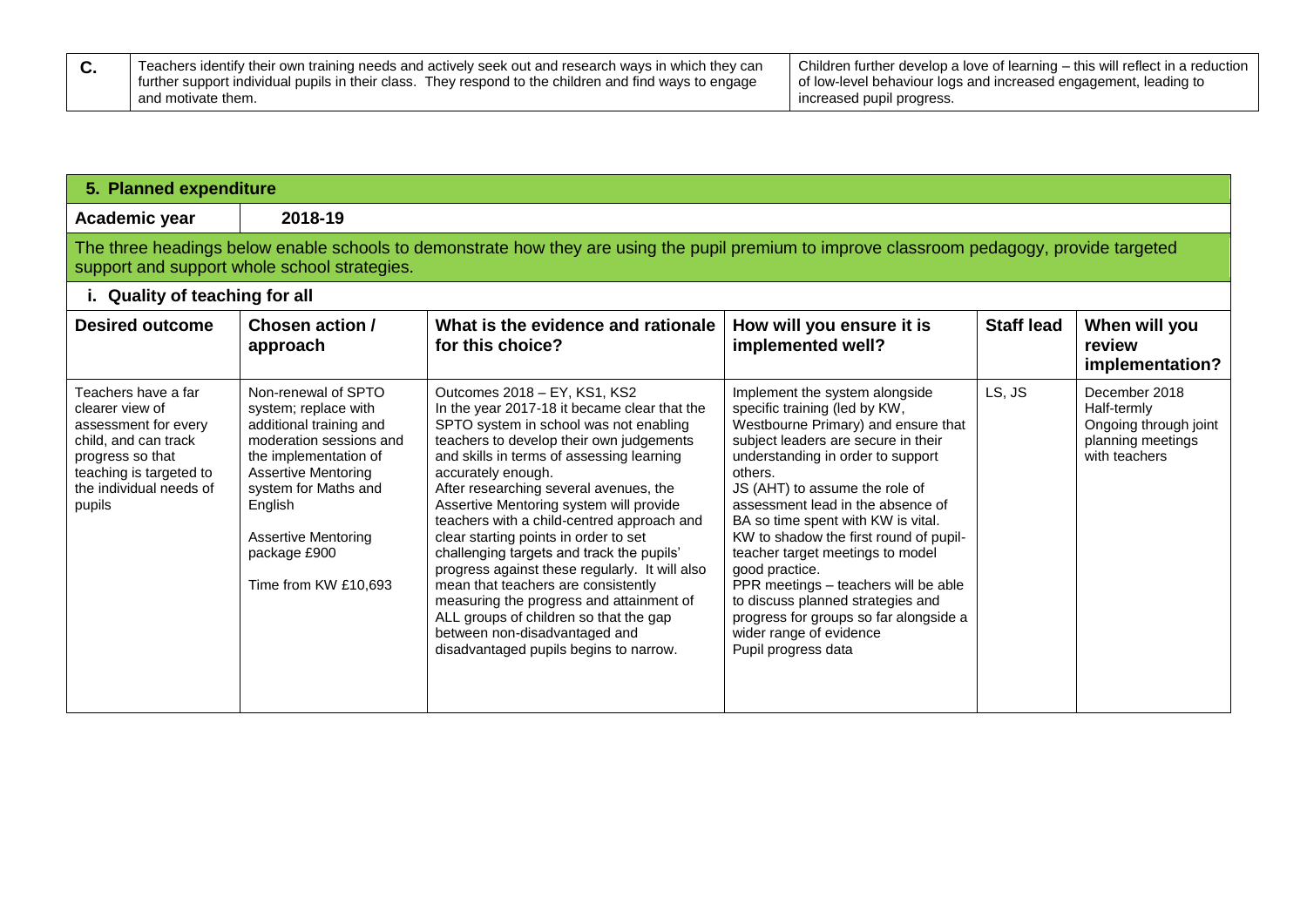| Teachers are confident<br>in the delivery of their<br>curriculum and know<br>how to differentiate to<br>individual need whilst<br>maintaining high<br>expectations for all<br>children | Maths Mastery programme<br>Sharon Day Maths<br>Consultant £2500<br>Joint PPA sessions with a<br>senior leader (costed<br>cover)<br>% Secondment DHT time<br>£15,000<br>SIP external time £1500                                                                 | Teachers are responsive through robust<br>assessment and a deeper knowledge of<br>what motivates each child. They are able to<br>diagnose what need to be taught next whilst<br>continually revisiting basic skills.                                                                                                  | M&E, pupil interviews, pupil progress<br>data<br>Children's books                         | LS/AK/JS          | Ongoing                   |
|----------------------------------------------------------------------------------------------------------------------------------------------------------------------------------------|----------------------------------------------------------------------------------------------------------------------------------------------------------------------------------------------------------------------------------------------------------------|-----------------------------------------------------------------------------------------------------------------------------------------------------------------------------------------------------------------------------------------------------------------------------------------------------------------------|-------------------------------------------------------------------------------------------|-------------------|---------------------------|
| Raised expectations for<br>ALL children by ALL<br>stakeholders                                                                                                                         | Maths Mastery Hub - LK &<br>EH to attend TRGs and<br>training days in order to<br>develop a mastery<br>approach to the teaching of<br>mathematics so that<br>children in vulnerable<br>groups do not have a<br>ceiling of low expectations<br>placed upon them | A long-standing structure of ability groupings<br>throughout school has historically put<br>limitations onto the learning of certain groups<br>of pupils, which has then led to those groups<br>of pupils setting limitations on themselves.<br>This culture needs to change for all children<br>in all circumstances | Monitoring of lessons, books,<br>discussions with staff and pupils<br>Pupil progress data | LS, LK            | November 2018,<br>ongoing |
| A clear drive to improve<br>the standards of oral<br>language throughout<br>school in order to<br>provide greater<br>foundations for learning                                          | Oracy Hub partnership<br>training (CUREE, Birth to<br>19) Dialogic Talk additional<br>resources/CPD<br>Makaton YR £140                                                                                                                                         | To deepen knowledge and understanding of<br>all subjects beyond the SATs tests and<br>throughout all year groups so that all pupils<br>can make progress.<br>To enable all pupils to make progress in their<br>use of oral language.                                                                                  |                                                                                           | LS, JS            | January 2019              |
|                                                                                                                                                                                        |                                                                                                                                                                                                                                                                |                                                                                                                                                                                                                                                                                                                       |                                                                                           | LS, JR, LK,<br>EP | Half termly, ongoing      |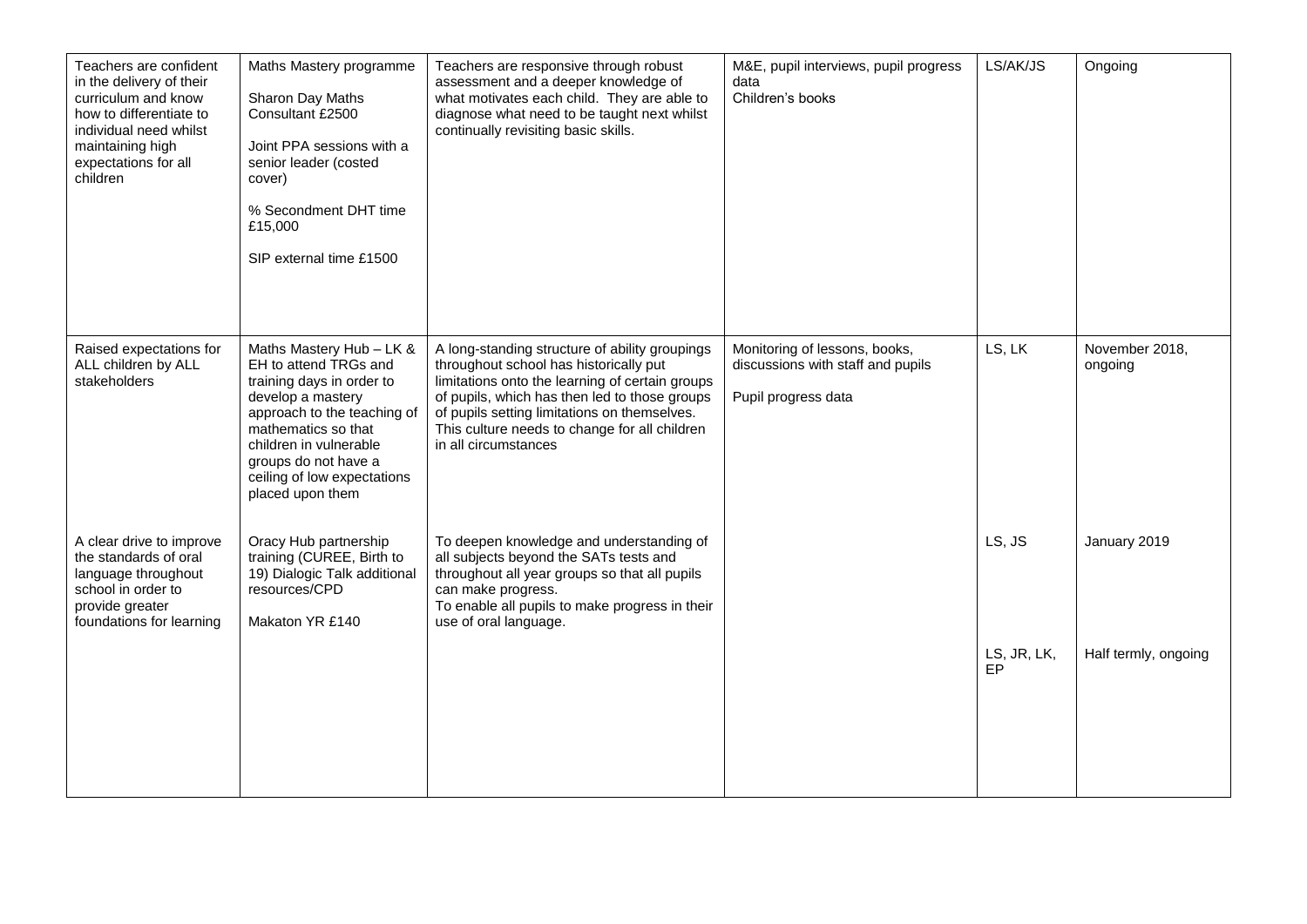| <b>Total budgeted cost</b>                                                                |                                                                                                                                                                                                                                                                                                                                                                                                                                                                         |                                                                                                                                                                                             |                                                                                                                                                                                                                                                                                                |                   | £30,733                                    |  |  |  |
|-------------------------------------------------------------------------------------------|-------------------------------------------------------------------------------------------------------------------------------------------------------------------------------------------------------------------------------------------------------------------------------------------------------------------------------------------------------------------------------------------------------------------------------------------------------------------------|---------------------------------------------------------------------------------------------------------------------------------------------------------------------------------------------|------------------------------------------------------------------------------------------------------------------------------------------------------------------------------------------------------------------------------------------------------------------------------------------------|-------------------|--------------------------------------------|--|--|--|
|                                                                                           |                                                                                                                                                                                                                                                                                                                                                                                                                                                                         |                                                                                                                                                                                             |                                                                                                                                                                                                                                                                                                |                   |                                            |  |  |  |
|                                                                                           | ii. Targeted support                                                                                                                                                                                                                                                                                                                                                                                                                                                    |                                                                                                                                                                                             |                                                                                                                                                                                                                                                                                                |                   |                                            |  |  |  |
| <b>Desired outcome</b>                                                                    | <b>Chosen</b><br>action/approach                                                                                                                                                                                                                                                                                                                                                                                                                                        | What is the evidence and rationale<br>for this choice?                                                                                                                                      | How will you ensure it is<br>implemented well?                                                                                                                                                                                                                                                 | <b>Staff lead</b> | When will you<br>review<br>implementation? |  |  |  |
| Improved outcomes for<br>vulnerable groups in<br>Reading, Writing &<br><b>Mathematics</b> | Funded additional tuition<br>sessions for Years 2, 5 & 6<br>for children in receipt of<br>PPG and those who are<br>vulnerable £4,500<br>TLP morning support for all<br>KS2 classes and full time<br>support for KS1 & EY<br>TLP % £15,000<br>SD student to provide<br>additional teaching<br>capacity for additional<br>Intervention £10,000<br>SENCo delivery of Gross<br>Motor BiB screening and<br>10 week Madeleine<br>Portwood sessions for<br>identified children | Outcomes 2018 - widened gap between<br>non-disadvantaged and disadvantaged<br>Poor predicted outcomes for the current Year<br>6 cohort (based on FFT 50)                                    | Monitoring and tracking of progress<br>over the period of delivery<br>Ensure that, through pupil progress<br>reviews, support is correctly targeted<br>by need and is flexible.<br>CPD for all staff so that TLPs and<br>teachers each have the appropriate<br>strategies to support progress. | LS/AK             | Half termly through<br>PPR meetings        |  |  |  |
| Improved opportunities<br>in wider curriculum areas<br>for all                            | Subsidised educational<br>visits and enrichment<br>activities £10,000                                                                                                                                                                                                                                                                                                                                                                                                   | Pupils have a limited experience and this<br>needs to be given to all pupils so that they<br>have equal opportunities to develop their<br>wider knowledge, understanding and<br>vocabulary. | Outcomes, pupil wellbeing                                                                                                                                                                                                                                                                      | LS/JS             | Yearly                                     |  |  |  |
| <b>Total budgeted cost</b>                                                                |                                                                                                                                                                                                                                                                                                                                                                                                                                                                         |                                                                                                                                                                                             |                                                                                                                                                                                                                                                                                                |                   |                                            |  |  |  |
| iii. Other approaches                                                                     |                                                                                                                                                                                                                                                                                                                                                                                                                                                                         |                                                                                                                                                                                             |                                                                                                                                                                                                                                                                                                |                   |                                            |  |  |  |
| <b>Desired outcome</b>                                                                    | <b>Chosen</b><br>action/approach                                                                                                                                                                                                                                                                                                                                                                                                                                        | What is the evidence and rationale<br>for this choice?                                                                                                                                      | How will you ensure it is<br>implemented well?                                                                                                                                                                                                                                                 | <b>Staff lead</b> | When will you<br>review<br>implementation? |  |  |  |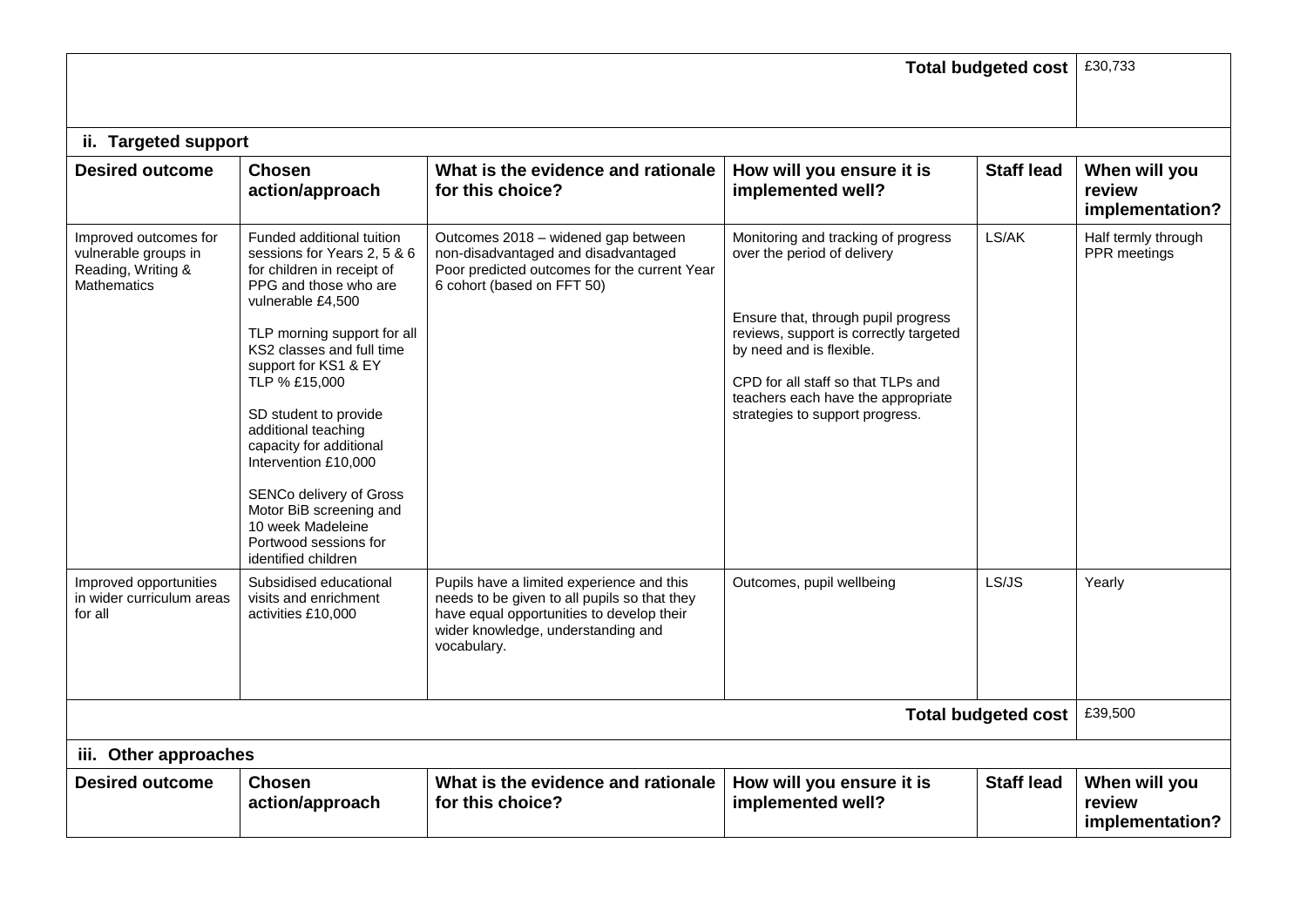| All pupils are provided<br>with a healthy breakfast<br>and are in school on time                                     | PP funded breakfast club<br>places for all PP children<br>and siblings £5,557.50                                                                           | Trends in 2017-18 showed a direct<br>correlation between the children who are in<br>receipt of PPG and those who were<br>consistently late for school.                                                                                                    | Monitoring of uptake for PP pupils<br>Meetings with parents<br>Target those PP children who are<br>often late to school and support the<br>family in getting the child in early  | JS, HK                     | Continually                                             |
|----------------------------------------------------------------------------------------------------------------------|------------------------------------------------------------------------------------------------------------------------------------------------------------|-----------------------------------------------------------------------------------------------------------------------------------------------------------------------------------------------------------------------------------------------------------|----------------------------------------------------------------------------------------------------------------------------------------------------------------------------------|----------------------------|---------------------------------------------------------|
| All pupils have the<br>opportunity to<br>experience a range of<br>extra-curricular activities                        | PP funded after-school<br>clubs for all PP children<br>and siblings £4,453<br>Access to peripatetic music<br>teaching - subsidised for<br>PP pupils £3,500 | Clubs in 2017-18 were attended by a large<br>majority of non-PPG children, many of whom<br>have access to other out-of-school activities.                                                                                                                 | Monitoring of uptake for PP pupils<br>Meetings with parents<br>Review of club registers and through<br>targeted support                                                          | JS, HK                     | Half-termly                                             |
| All pupils have the<br>appropriate uniform and<br>equipment needed for<br>school                                     | PP funded uniform<br>vouchers £1,482<br>Book bags £285<br>Water bottles £171                                                                               | A growing number of families who are<br>struggling to pay for school items                                                                                                                                                                                | Regularly check with teachers if<br>pupils are appropriately dressed and<br>equipped for school                                                                                  | YP                         | Termly/as and when<br>they arrive or become<br>eligible |
| All families in need of<br>additional support can<br>access basic supplies<br>form our on-site<br>food/clothing bank | Continually replenish the<br>stock for our food/basic<br>supplies bank in school<br>£500                                                                   | A growing number of families who are<br>struggling to meet basic needs                                                                                                                                                                                    | Monitor uptake<br>Monitor attendance/health of the<br>pupils from these families and<br>continually revisit                                                                      | <b>YP</b>                  | Weekly/fortnightly                                      |
| Parents have access to<br>support with their<br>children's education,<br>health and wellbeing<br>needs               | Parent workshops,<br>sessions in school, home<br>visits £500<br>Maths/Stem kits to take<br>home to work on parent &<br>child £1000                         | A growing number of families who are<br>struggling to meet basic needs and who want<br>to learn how to support their children's<br>learning at home                                                                                                       | Plan specific sessions for year groups<br>but also revisit sessions specifically<br>for those who are vulnerable and<br>whose parents need additional<br>support with what to do | LS, JS, LK,<br>JR.         | Half termly                                             |
|                                                                                                                      | Books to be awarded for<br>children who make good<br>progress from their starting<br>points in Reading £2,079                                              | Children are eager to read at home and are<br>showing a keen interest in books                                                                                                                                                                            | Monitor the frequency - does reading<br>progress accelerate?                                                                                                                     |                            |                                                         |
|                                                                                                                      | Mental Health First Aid<br>training/Champion training<br>£500                                                                                              | An increasing number of concerns about<br>pupils who are struggling with low self-<br>esteem, low moods and anxiety (the majority<br>of whom are PP pupils) We must be able to<br>support these pupils well in order to support<br>them in their learning | Monitor through pupil records                                                                                                                                                    |                            |                                                         |
|                                                                                                                      |                                                                                                                                                            |                                                                                                                                                                                                                                                           |                                                                                                                                                                                  | <b>Total budgeted cost</b> | £19,527                                                 |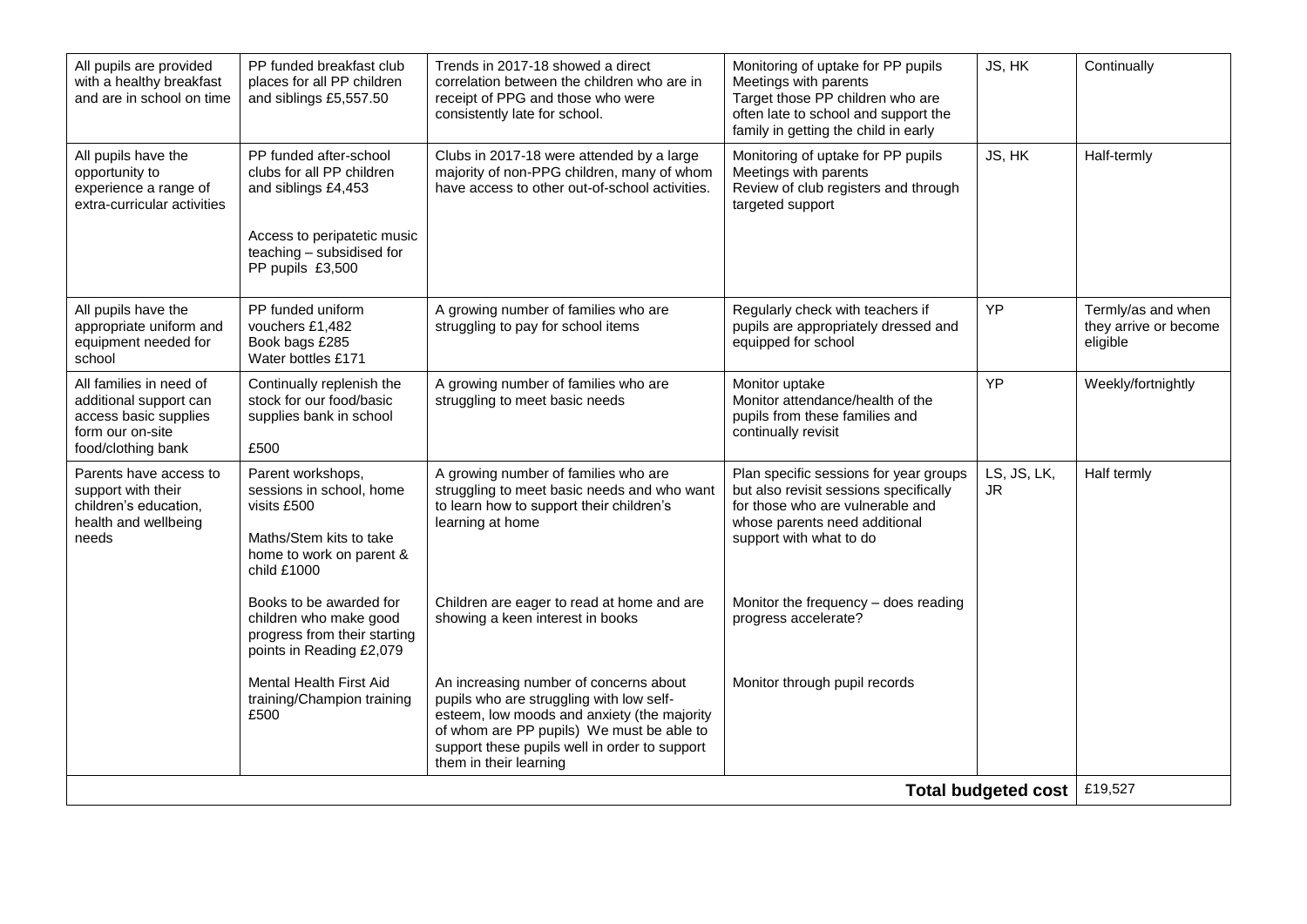| <b>6. Review of expenditure</b>                                                                                                                                      |                                                                                                                                                                   |                                                                                                                                                                                                                                                                                                                  |  |                                                                                                                                                                                                                                                                                                                                                                                                                                                                                                                                                                                                                                                 |             |
|----------------------------------------------------------------------------------------------------------------------------------------------------------------------|-------------------------------------------------------------------------------------------------------------------------------------------------------------------|------------------------------------------------------------------------------------------------------------------------------------------------------------------------------------------------------------------------------------------------------------------------------------------------------------------|--|-------------------------------------------------------------------------------------------------------------------------------------------------------------------------------------------------------------------------------------------------------------------------------------------------------------------------------------------------------------------------------------------------------------------------------------------------------------------------------------------------------------------------------------------------------------------------------------------------------------------------------------------------|-------------|
| <b>Previous Academic Year</b>                                                                                                                                        |                                                                                                                                                                   | 2017-18                                                                                                                                                                                                                                                                                                          |  | Total funding: £99,460                                                                                                                                                                                                                                                                                                                                                                                                                                                                                                                                                                                                                          |             |
| i. Quality of teaching for all                                                                                                                                       |                                                                                                                                                                   |                                                                                                                                                                                                                                                                                                                  |  |                                                                                                                                                                                                                                                                                                                                                                                                                                                                                                                                                                                                                                                 |             |
| <b>Desired outcome</b>                                                                                                                                               | <b>Chosen</b><br>action/approach                                                                                                                                  | <b>Estimated impact:</b> Did you meet the<br>success criteria? Include impact on<br>pupils not eligible for PP, if appropriate.                                                                                                                                                                                  |  | <b>Lessons learned</b><br>(and whether you will continue with this approach)                                                                                                                                                                                                                                                                                                                                                                                                                                                                                                                                                                    | <b>Cost</b> |
| A more integrated<br>approach to the<br>curriculum leads to a<br>greater focus on<br>independent learning.                                                           | Redesign of the<br>school layout and<br>classroom<br>environments (incl.<br>some structural<br>change)<br><b>Resources</b><br>Training                            | We saw the impact in terms of the shift in culture,<br>teaching strategies and development of learning<br>behaviours (PSHE)<br>Significant improvements in terms of behaviour -<br>particularly for boys, as they became more<br>engaged in their learning, which led to a reduction<br>in disruptive behaviour. |  | The huge shift in the school's culture took precedence, and<br>the impact cannot yet be seen in terms of data, however the<br>children are highly motivated and the love of reading and<br>learning has significantly improved. Children read regularly<br>at home now and show a motivated attitude to learning.<br>Developmental reviews and external monitoring visits agree<br>that this is the right direction for the school in order to see<br>impact on outcomes, but agree that this will not happen<br>overnight. The next step needs to be a more targeted<br>approach to the development of specific learning across the<br>school. | £10,000     |
| More children actively<br>engaged in reading both<br>in and out of school.                                                                                           | New books for the<br>new school library<br>and a secure lending<br>system (Junior<br>Librarian)<br>Reward system -<br>trips to Waterstones<br>to choose new books | A greater emphasis on reading for pleasure - this<br>has seen a significant impact. More children are<br>eager to talk about their reading because they<br>have a wider choice                                                                                                                                   |  | The reward system is working in terms of engaging the<br>children and families in reading at home.<br>Data shows that Reading continues to be a priority area<br>throughout school and so investment still needs to be made<br>into the training and development of staff in order to use<br>these resources in the best possible way in order to see the<br>impact on outcomes.                                                                                                                                                                                                                                                                | £25,000     |
| ii. Targeted support                                                                                                                                                 |                                                                                                                                                                   |                                                                                                                                                                                                                                                                                                                  |  |                                                                                                                                                                                                                                                                                                                                                                                                                                                                                                                                                                                                                                                 |             |
| <b>Desired outcome</b>                                                                                                                                               | <b>Chosen</b><br>action/approach                                                                                                                                  | <b>Estimated impact:</b> Did you meet the<br>success criteria? Include impact on<br>pupils not eligible for PP, if appropriate.                                                                                                                                                                                  |  | <b>Lessons learned</b><br>(and whether you will continue with this approach)                                                                                                                                                                                                                                                                                                                                                                                                                                                                                                                                                                    | <b>Cost</b> |
| All PP pupils have the<br>access to the same<br>curriculum and<br>opportunities as their<br>peers: A wider range of<br>educational experiences<br>and visits for all | Subsidised visits                                                                                                                                                 | Broadening the wider experiences for all children.<br>This meant that PP pupils could access visits and<br>residentials throughout the school year.                                                                                                                                                              |  | To continue                                                                                                                                                                                                                                                                                                                                                                                                                                                                                                                                                                                                                                     | £10,500     |